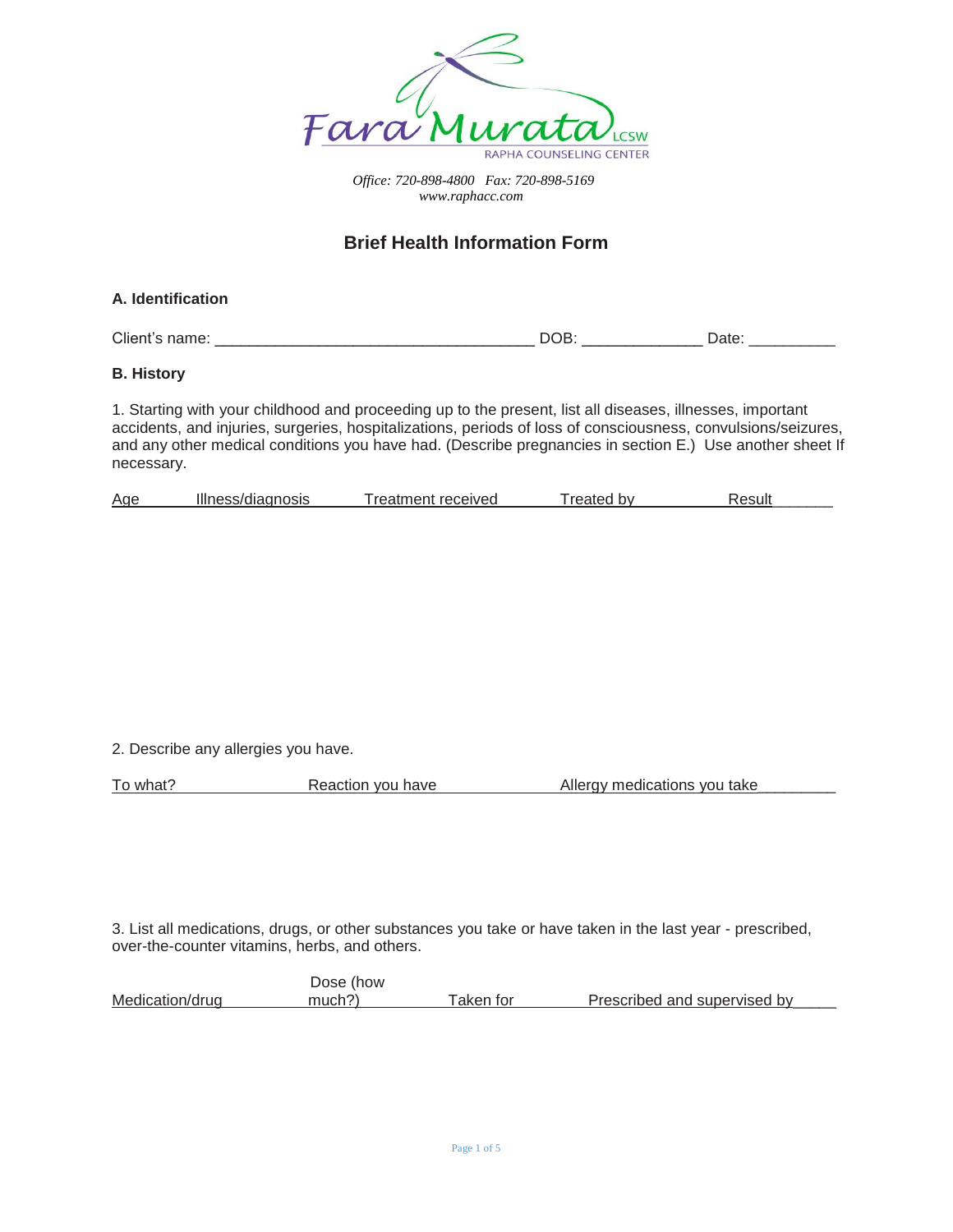

4. Have you done any kinds of work where you were exposed to toxic chemicals?

| Date | chemicals<br>Kinds of I | Kind<br>∵work<br>ΩT | ∙tt∩∩to |
|------|-------------------------|---------------------|---------|
|      |                         |                     |         |

# **C. Medical Caregivers**

1. Your current family or personal physician or medical agency:

|                   |         |        | Date of    |
|-------------------|---------|--------|------------|
| Name<br>Specialtv | Address | Phone: | last visit |

2. Other physicians or alternative practitioners treating you at present or in last 5 years:

|      |        |        |        | Date of       |
|------|--------|--------|--------|---------------|
| Name | - 11 - | ldrocc | Phone, | loot<br>VISIt |

# **D. Health Habits**

| 1. Do you eat three meals a day? $\square$ No $\square$ Yes                      | Do you skip meals? □No □Yes |
|----------------------------------------------------------------------------------|-----------------------------|
|                                                                                  |                             |
| 2. Do you crave sugars? □No □Yes What do you eat? ______________________________ |                             |
|                                                                                  |                             |
|                                                                                  |                             |
|                                                                                  |                             |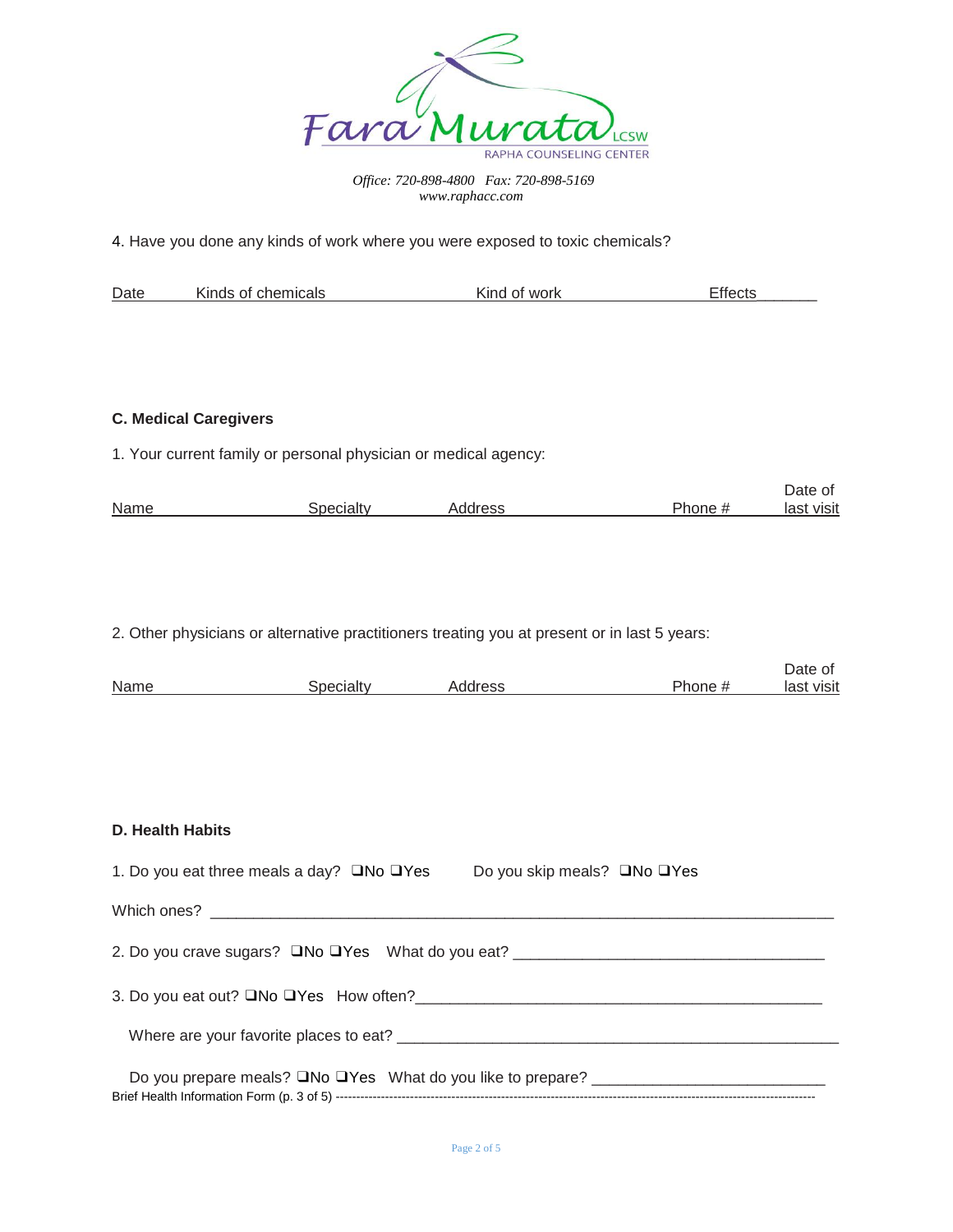

\_\_\_\_\_\_\_\_\_\_\_\_\_\_\_\_\_\_\_\_\_\_\_\_\_\_\_\_\_\_\_\_\_\_\_\_\_\_\_\_\_\_\_\_\_\_\_\_\_\_\_\_\_\_\_\_\_\_\_\_\_\_\_\_\_\_\_\_\_\_\_\_\_\_\_\_\_\_\_\_\_\_\_\_

\_\_\_\_\_\_\_\_\_\_\_\_\_\_\_\_\_\_\_\_\_\_\_\_\_\_\_\_\_\_\_\_\_\_\_\_\_\_\_\_\_\_\_\_\_\_\_\_\_\_\_\_\_\_\_\_\_\_\_\_\_\_\_\_\_\_\_\_\_\_\_\_\_\_\_\_\_\_\_\_\_\_\_

\_\_\_\_\_\_\_\_\_\_\_\_\_\_\_\_\_\_\_\_\_\_\_\_\_\_\_\_\_\_\_\_\_\_\_\_\_\_\_\_\_\_\_\_\_\_\_\_\_\_\_\_\_\_\_\_\_\_\_\_\_\_\_\_\_\_\_\_\_\_\_\_\_\_\_\_\_\_\_\_\_\_\_\_

\_\_\_\_\_\_\_\_\_\_\_\_\_\_\_\_\_\_\_\_\_\_\_\_\_\_\_\_\_\_\_\_\_\_\_\_\_\_\_\_\_\_\_\_\_\_\_\_\_\_\_\_\_\_\_\_\_\_\_\_\_\_\_\_\_\_\_\_\_\_\_\_\_\_\_\_\_\_\_\_\_\_\_\_

\_\_\_\_\_\_\_\_\_\_\_\_\_\_\_\_\_\_\_\_\_\_\_\_\_\_\_\_\_\_\_\_\_\_\_\_\_\_\_\_\_\_\_\_\_\_\_\_\_\_\_\_\_\_\_\_\_\_\_\_\_\_\_\_\_\_\_\_\_\_\_\_\_\_\_\_\_\_\_\_\_\_\_\_

\_\_\_\_\_\_\_\_\_\_\_\_\_\_\_\_\_\_\_\_\_\_\_\_\_\_\_\_\_\_\_\_\_\_\_\_\_\_\_\_\_\_\_\_\_\_\_\_\_\_\_\_\_\_\_\_\_\_\_\_\_\_\_\_\_\_\_\_\_\_\_\_\_\_\_\_\_\_\_\_\_\_\_\_

4. What kinds of physical exercise do you get? and how often?\_\_\_\_\_\_\_\_\_\_\_\_\_\_\_\_\_\_\_\_\_\_\_\_\_\_\_\_\_\_\_\_\_\_

5. How much coffee, cola, tea or other sources of caffeine do you consume each day? Which?

Do you use coffee to wake up? ❑No ❑Yes

6. Do you try to restrict your eating in any way? ❑No ❑Yes

How?

Why?

7. Do you have any problems getting enough sleep? ❑No ❑Yes

If yes, what problems? (i.e. Can't fall asleep, Can't stay asleep, Wake up early, Other)

8. Do you have digestive issues, such as gas, bloating, acid reflux, indigestion? QNo QYes

If yes, please describe  $\blacksquare$ 

9. Do you have food allergies? \_\_\_\_\_\_\_\_\_\_\_\_\_\_\_\_\_\_\_\_\_\_\_\_\_\_\_\_\_\_\_\_\_\_\_\_\_\_\_\_\_\_\_\_\_\_\_\_\_\_\_\_\_\_\_\_\_\_\_

\_\_\_\_\_\_\_\_\_\_\_\_\_\_\_\_\_\_\_\_\_\_\_\_\_\_\_\_\_\_\_\_\_\_\_\_\_\_\_\_\_\_\_\_\_\_\_\_\_\_\_\_\_\_\_\_\_\_\_\_\_\_\_\_\_\_\_\_\_\_\_\_\_\_\_\_\_\_\_\_\_\_\_\_

Have you had food sensitivity testing? ❑No ❑Yes

Are you gluten free, sugar free, corn free, dairy free? \_\_\_\_\_\_\_\_\_\_\_\_\_\_\_\_\_\_\_\_\_\_\_\_\_\_\_\_\_\_\_\_\_\_\_\_\_\_\_\_\_

10. Have you been diagnosed with an autoimmune disease? (i.e. Fibromyalgia, Multiple Sclerosis,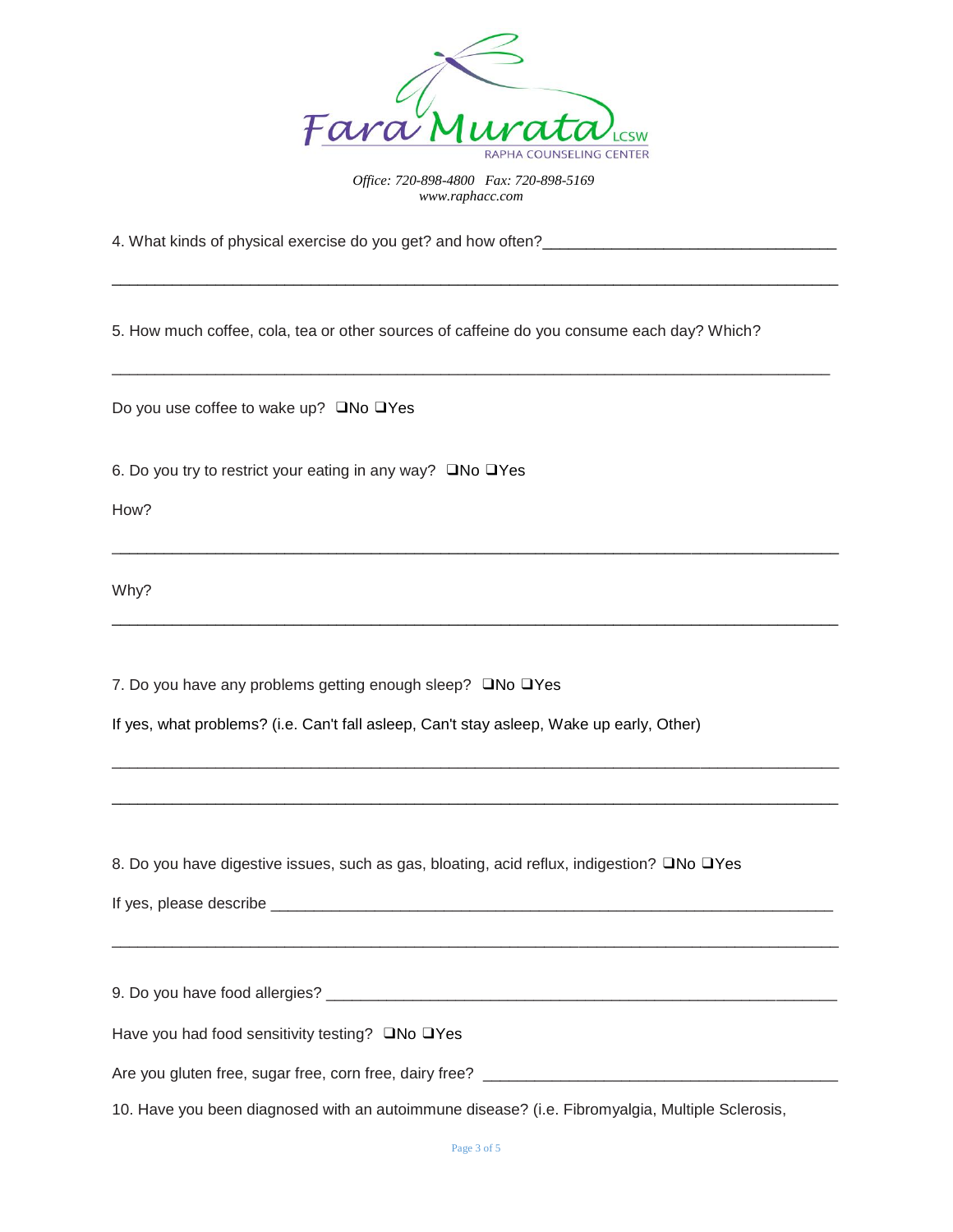

\_\_\_\_\_\_\_\_\_\_\_\_\_\_\_\_\_\_\_\_\_\_\_\_\_\_\_\_\_\_\_\_\_\_\_\_\_\_\_\_\_\_\_\_\_\_\_\_\_\_\_\_\_\_\_\_\_\_\_\_\_\_\_\_\_\_\_\_\_\_\_\_\_\_\_\_\_\_\_\_\_\_\_\_

\_\_\_\_\_\_\_\_\_\_\_\_\_\_\_\_\_\_\_\_\_\_\_\_\_\_\_\_\_\_\_\_\_\_\_\_\_\_\_\_\_\_\_\_\_\_\_\_\_\_\_\_\_\_\_\_\_\_\_\_\_\_\_\_\_\_\_\_\_\_\_\_\_\_\_\_\_\_\_\_\_\_\_\_

\_\_\_\_\_\_\_\_\_\_\_\_\_\_\_\_\_\_\_\_\_\_\_\_\_\_\_\_\_\_\_\_\_\_\_\_\_\_\_\_\_\_\_\_\_\_\_\_\_\_\_\_\_\_\_\_\_\_\_\_\_\_\_\_\_\_\_\_\_\_\_\_\_\_\_\_\_\_\_\_\_\_\_\_

\_\_\_\_\_\_\_\_\_\_\_\_\_\_\_\_\_\_\_\_\_\_\_\_\_\_\_\_\_\_\_\_\_\_\_\_\_\_\_\_\_\_\_\_\_\_\_\_\_\_\_\_\_\_\_\_\_\_\_\_\_\_\_\_\_\_\_\_\_\_\_\_\_\_\_\_\_\_\_\_\_\_\_\_

\_\_\_\_\_\_\_\_\_\_\_\_\_\_\_\_\_\_\_\_\_\_\_\_\_\_\_\_\_\_\_\_\_\_\_\_\_\_\_\_\_\_\_\_\_\_\_\_\_\_\_\_\_\_\_\_\_\_\_\_\_\_\_\_\_\_\_\_\_\_\_\_\_\_\_\_\_\_\_\_\_\_\_\_

\_\_\_\_\_\_\_\_\_\_\_\_\_\_\_\_\_\_\_\_\_\_\_\_\_\_\_\_\_\_\_\_\_\_\_\_\_\_\_\_\_\_\_\_\_\_\_\_\_\_\_\_\_\_\_\_\_\_\_\_\_\_\_\_\_\_\_\_\_\_\_\_\_\_\_\_\_\_\_\_\_\_\_\_

\_\_\_\_\_\_\_\_\_\_\_\_\_\_\_\_\_\_\_\_\_\_\_\_\_\_\_\_\_\_\_\_\_\_\_\_\_\_\_\_\_\_\_\_\_\_\_\_\_\_\_\_\_\_\_\_\_\_\_\_\_\_\_\_\_\_\_\_\_\_\_\_\_\_\_\_\_\_\_\_\_\_\_\_

\_\_\_\_\_\_\_\_\_\_\_\_\_\_\_\_\_\_\_\_\_\_\_\_\_\_\_\_\_\_\_\_\_\_\_\_\_\_\_\_\_\_\_\_\_\_\_\_\_\_\_\_\_\_\_\_\_\_\_\_\_\_\_\_\_\_\_\_\_\_\_\_\_\_\_\_\_\_\_\_\_\_\_\_

\_\_\_\_\_\_\_\_\_\_\_\_\_\_\_\_\_\_\_\_\_\_\_\_\_\_\_\_\_\_\_\_\_\_\_\_\_\_\_\_\_\_\_\_\_\_\_\_\_\_\_\_\_\_\_\_\_\_\_\_\_\_\_\_\_\_\_\_\_\_\_\_\_\_\_\_\_\_\_\_\_\_\_\_

Hashimoto's Thyroiditis, Grave's Disease, Rheumatoid Arthritis, Diabetes, Celiac, Non-Gluten Celiac Sensitivity, Other)

11. When was the last time you had blood labs done by your doctor? \_\_\_\_\_\_\_\_\_\_\_\_\_\_\_\_\_\_\_\_\_\_\_\_\_\_\_\_

Why?

12. How long have you been suffering with the above conditions? \_\_\_\_\_\_\_\_\_\_\_\_\_\_\_\_\_\_\_\_\_\_\_\_\_\_\_\_\_\_\_

13. What are the major stressors in your life? \_\_\_\_\_\_\_\_\_\_\_\_\_\_\_\_\_\_\_\_\_\_\_\_\_\_\_\_\_\_\_\_\_\_\_\_\_\_\_\_\_\_\_\_\_\_\_

#### **E. For Women Only**

At what age did you start to menstruate (get your period)? \_\_\_\_\_\_\_\_\_

Menstrual period experiences:

a. How regular are they?

b. How long do they last?

c. How much pain do you have?

d. How heavy are your periods?

## e. Other experiences during periods?